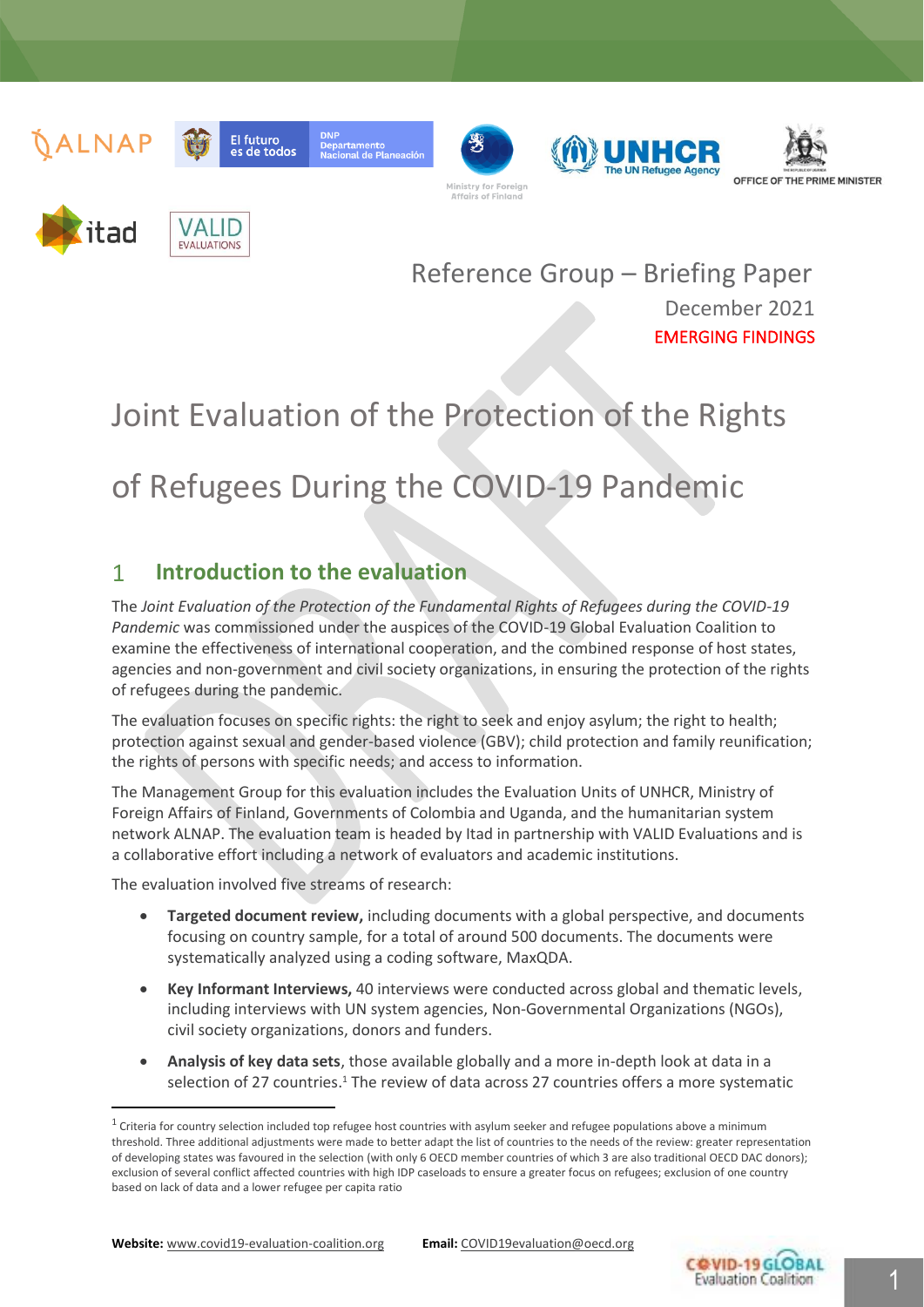and comprehensive analysis of refugee needs and cooperation in the COVID-19 response. This approach was designed to combine indicators and facilitate analysis, provide information on trends and patterns and help compensate for data gaps.

- **Analysis of available financial data.**
- **Thematic snapshots (ongoing),** deeper dives into key emerging themes (but not country specific).

This paper provides only a short, high-level summary of the emerging themes from the data collection period (August-October 2021). Some of the triangulation and analysis of data is still ongoing, and this paper outlines only emerging findings to date. The draft and final evaluation reports will be fully referenced, in keeping with evaluation norms. Given that the emerging themes presented herein are a high-level summary of analysis derived from hundreds of individual sources, this summary is presented without citations at this point. The paper does not offer full answers to the evaluation questions, but is structured around their key themes:

- **Section 1** introduces the evaluation and outlines the limitations and constraints.
- **Section 2 covers the key themes in EQ1:** some of the global and overarching themes of this evaluation, including the overall impact of the pandemic on refugees; the Global Compact on Refugees (GCR); global level advocacy; and coverage.
- **EXECTED 3 COVETS the key themes in EQ2:** emerging findings on effectiveness, including adaptation and innovations, organized by thematic area.
- **EXECTION 4 COVERS the key themes in EQ3:** coherence and coordination.

#### *Evaluation questions*

The full report will seek to answer the prescribed evaluation questions:

**Evaluation Question 1. Global level (relevance (promotion, inclusion, adaptation) and coverage). To what extent has the protection of refugees and their rights been recognized and addressed in the response of international cooperation to COVID-19?** How widespread, profound and lasting are the impacts of the COVID-19 pandemic on the protection of the fundamental rights of refugees?

Sub-questions under EQ1 require reflection on a range of topics: the extent to which the protection of the rights of refugees was considered within the totality of the COVID-19 response, and how the protection of rights was translated into the provision of essential services; the coverage/sufficiency of these services; effective practices within advocacy and diplomacy; and the extent to which the GCR has been utilized as a framework in response to the needs of refugees during COVID-19.

**Evaluation Question 2. Effectiveness. How effective has been the combined response of international and national actors (states, agencies and civil society organizations) toward enabling refugees to realize their rights in the following areas: a) the right to seek and enjoy asylum; b) the right to health; c) protection from GBV; d) child protection, education; e) addressing the protection rights of persons with specific needs; f) Access to information.** This question also considers good practices, innovation and community-based approaches, and key factors behind these.

**Evaluation Question 3. Coherence. To what extent have national government, development partners and global responses aligned to ensure coherent approaches for the international protection of refugees during COVID-19 at the global, regional and country levels?** To what extent was there synergy and coherence across the humanitarian/development/peace nexus? What were the drivers and barriers to alignment?

Sub-questions under EQ3 require reflection on the extent to which the response has been collaborative and cohesive, and inclusive of all local response options.

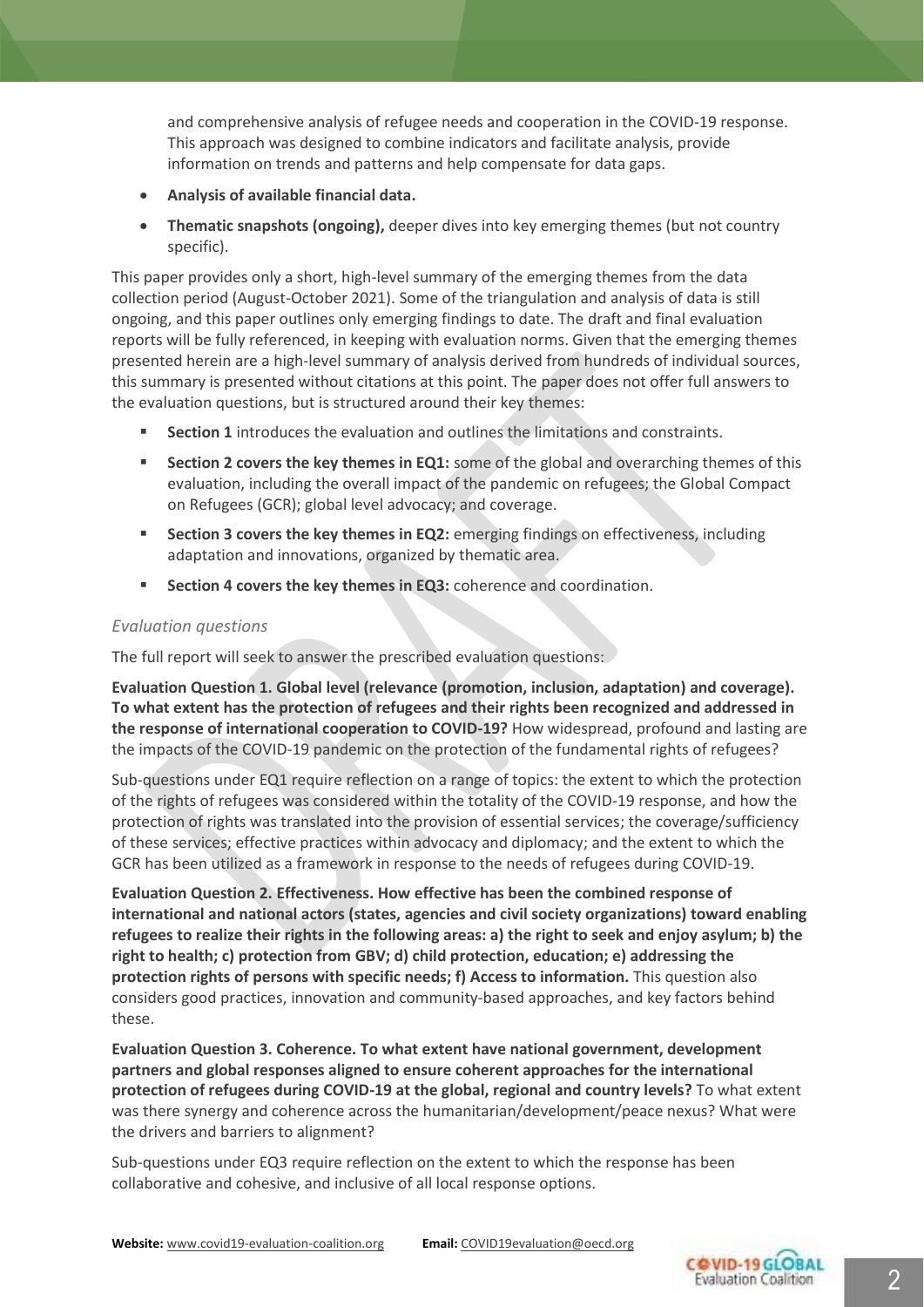#### *Limitations/constraints*

The research team has completed the majority of the research tasks. Thematic snapshots, always slated to be undertaken last, are ongoing and will be completed by the end of December. A small number of interviews remain to be undertaken, and a small number of documents to be reviewed. The role of the World Bank in particular is under-represented in this briefing paper and will be strengthened in future iterations.

The COVID-19 pandemic is ongoing and continues to have wide ranging and dramatic impacts on the ability of refugees to exercise their rights. The global scale and the ongoing and evolving nature of the pandemic presents specific challenges for evaluators. This evaluation was tasked with looking at a range of contexts and scenarios, recognizing that refugees are hosted in high and low to middle income countries (LMIC), including those which are conflict-affected with a pre-existing humanitarian response. As such, this implies a wide variance of situations for refugees (e.g. campnon-camp, urban settings). In addition, COVID-19 affectation rates, the timing of high affectation rates and the quality of data on affectation varies very significantly from country to country. The public health approaches, including management of borders and internal restrictions on movement, also differ greatly and defy broad generalization.

This evaluation focuses on a limited number of rights. We acknowledge that the economic impacts of the pandemic, beyond the direct scope of this evaluation, had devastating effects on the livelihoods of refugees. The lockdowns led to the restriction of informal economies where most refugees are employed, leaving them less able to house or sustain themselves and their families. As noted throughout in our data, refugees' ability to access services, either because of the costs of the services themselves or transport and other indirect costs and lack of information, was severely curtailed.

**Additionally, there are limitations to the availability of data on the impact of COVID-19 on refugees.** Results data for humanitarian action in general are rarely disaggregated by refugee status. Even for UNHCR, the single largest source for such disaggregated data, the picture is nuanced. Many internal indicators consider 'persons of concern' as the basic metric, i.e. other displaced and sometimes vulnerable host populations are included other than refugees.

Indicators created for the Global Humanitarian Response Plan (GHRP) represented reasonable efforts to quantify the efforts included in the plan. Often, however, indicators were non-specific and/or required adjustment over time. For agencies, part of the challenge with COVID-19 has also been both understanding what information would be most relevant to collect and which areas to prioritize in this response given the unknowns at the start of the pandemic and the wide range of consequences, both direct and indirect.

Challenges with data demonstrate how the COVID-19 pandemic has exacerbated systemic data weaknesses (this mirrors findings in all of the evaluations themes). Prior to the pandemic response, clearly disaggregated data have not consistently been available for certain at-risk populations, including refugees, even less so for refugees with specific needs, including elderly refugees and those with disabilities. There were pre-existing data gaps, particularly on protection.<sup>2</sup> Quantifying the contributions of local organizations, including refugee-led organizations, continues to be challenging. Examples of the work of local actors are typically circulated on social media and defy collection through formal reporting. The significant contribution of refugees and refugee-led organizations (RLOs) was cited in interviews and is captured in multiple, country level examples. The final evaluation report will cite a number of examples. The lack of data which can be collated at the global level, however, means that it is impossible in any genuine sense to quantify the collective contributions of local actors, including refugees and RLOs.



<sup>&</sup>lt;sup>2</sup> There are more significant gaps in child protection, in particular where violence against children has been less considered.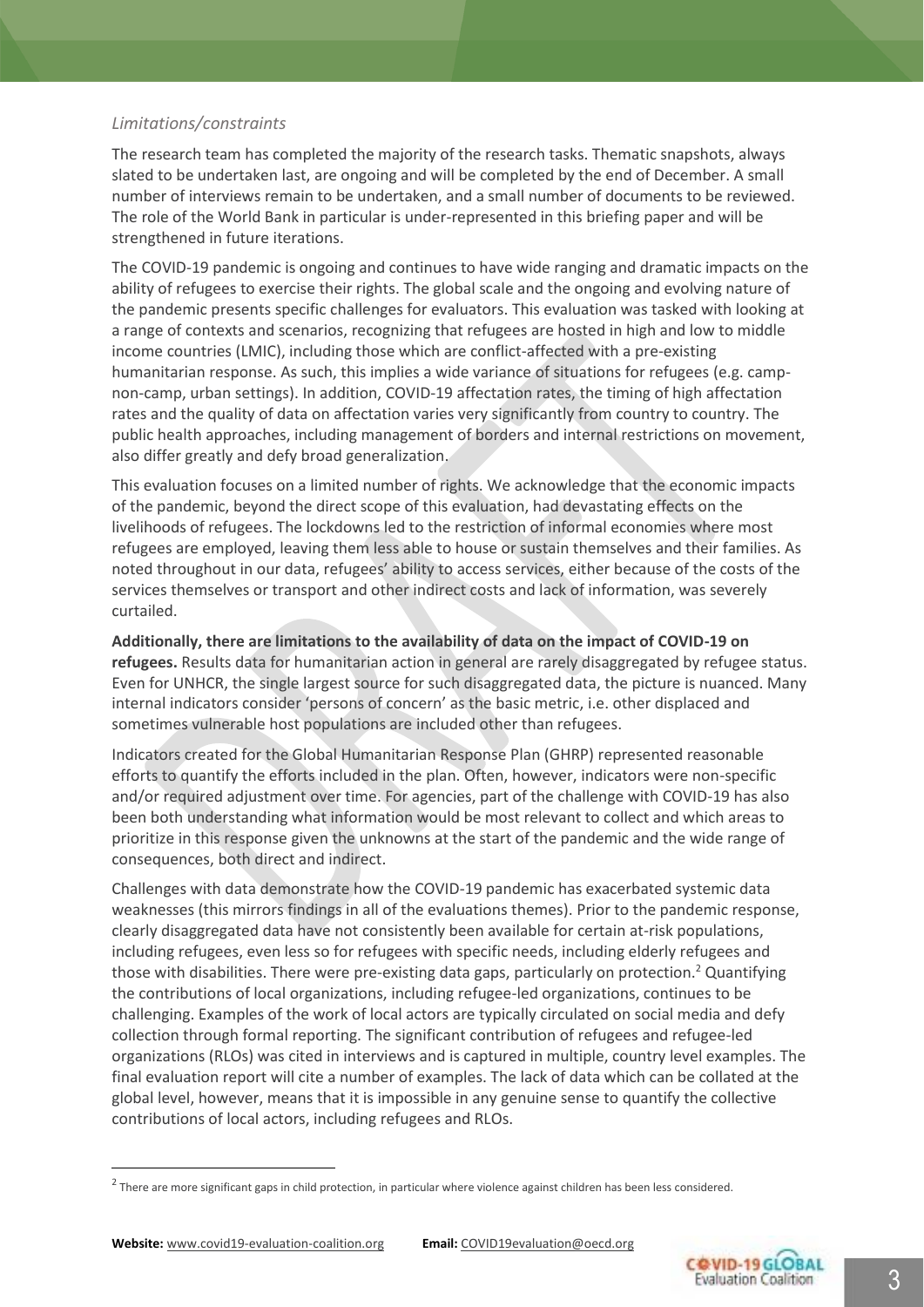Finally, data collection and reporting were curtailed in precisely the same manner as other activities given movement restrictions. The switch to remote methods caused additional challenges for confidentiality and "do no harm" considerations.

The range of issues with data is complex and it would be over-simplistic to describe this combination of significant challenges as 'weak reporting'.

#### $\overline{2}$ **Inclusion, relevance, coverage and the GCR**

### **2.1 Inclusion of refugees in the collective pandemic response (relevance and coverage)**

Refugees are one specific group among those affected by the direct and indirect impacts of the pandemic. This and every evaluation undertaken during the pandemic has had to grapple with the extraordinary nature and magnitude of the events. This includes the need to take into consideration primary and secondary consequences of the virus on refugee populations, but also how the measures taken to reduce the transmission of the virus, including lockdowns and other restrictions, have impacted every society. Refugees, migrants and internally displaced populations were affected, as were governments and agencies charged with upholding and supporting refugee rights.

It is clear that pre-existing barriers to protection and assistance have, in many host countries, been compounded by the lockdowns. Pre-existing aid channels and refugees' access to services were severely curtailed in the first six months of the pandemic. As inequality widened, and extreme poverty increased overall, refugees were worse affected also facing lack of resources and additional stigmatization and discrimination during the pandemic.

**The inclusion of refugees and migrants under one of the three pillars of the GHRP was indicative of the recognition that refugees, Internally Displaced Persons (IDPs) and migrants, especially those in large camps and in concentrated living conditions, were initially seen as an extremely vulnerable, priority group.** The construction of the GHRP and the appeal was not without challenges but pulled together in a timely fashion. At the global level, the extraordinary nature of events helped to foster a collaborative environment. Donors provided additional flexible funding to their multilateral partners. The early response was based on predictions of a devastating impact for vulnerable population, not least in countries with large refugee populations.

**Again, in broad terms, this spirit of collaboration was seen to have continued to country level, in that the recognition of refugees as a particularly vulnerable group provided a clear locus of coordination for WHO, UNHCR and other international actors.** Ultimately, interviews conducted by the evaluation team stated that the overall strategy of inclusion of refugees in national healthcare systems was on a positive trajectory in the more recent stages of the pandemic. One facet of this was the successful advocacy in the inclusion of refugees in national vaccination plans, in COVID-19 testing and treatment plans and in preventative programs (including education and awareness raising efforts).

**While refugees were adequately represented in the response overall, the initial focus on health meant the de-prioritization of Gender-Based Violence (GBV) and child protection assistance in the first phase of the response.** EQs 2 and 3 below describe efforts to address this imbalance over the course of the response, and efforts to adapt and innovate to address some of the effects of the pandemic and containment measures to restore coverage, especially in non-health sectors.

Again, in very broad terms, patterns appear across the research streams. Advocacy at global and national levels restored emphasis on the GBV and child protection responses (EQ3). Adaptation, especially the use of remote service provision, allowed for the improved coverage (examples are cited across EQ2 below) – but from the global level, it is impossible to measure or estimate

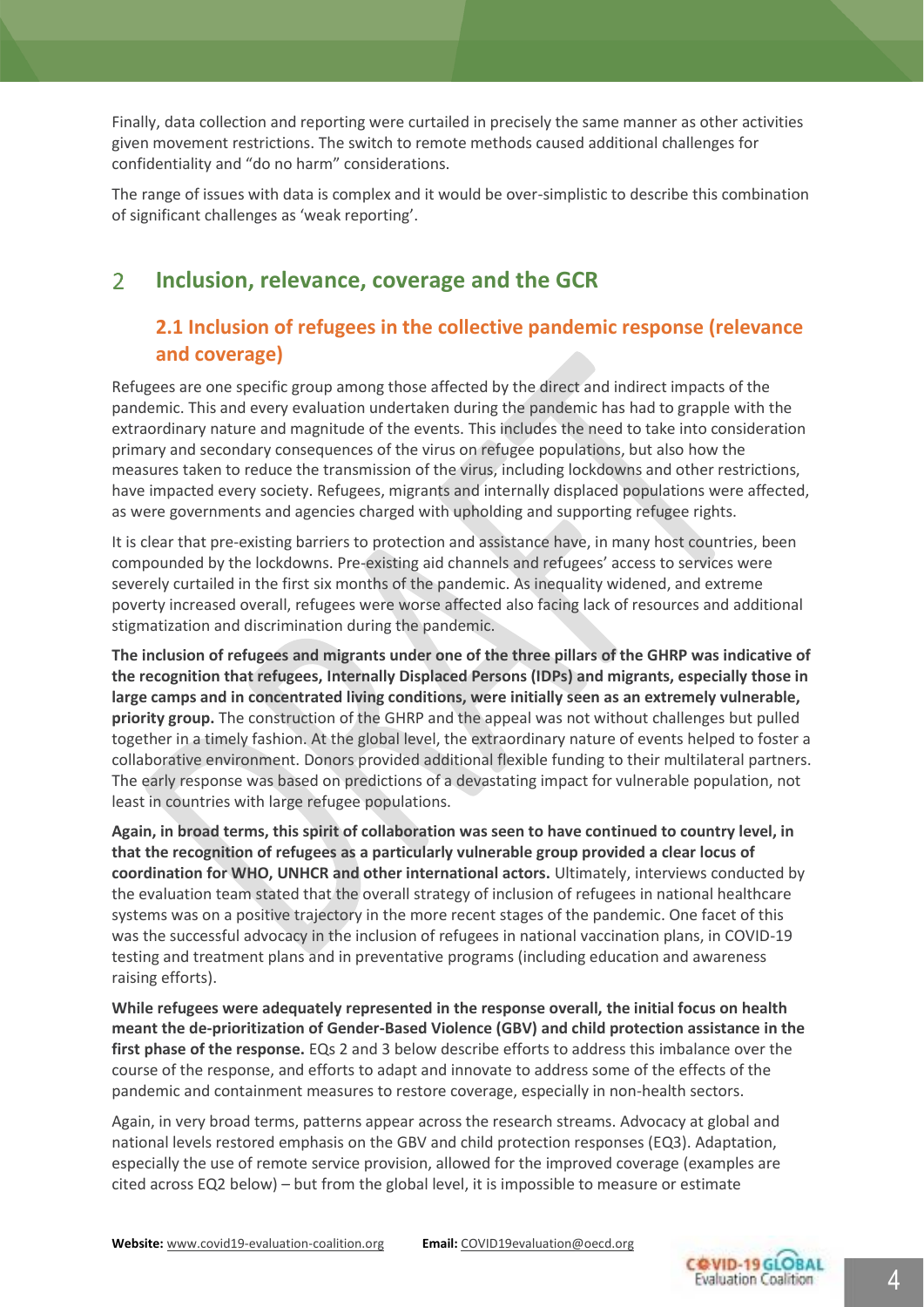coverage. In addition, it is clear that while the use of remote programming across the service delivery sections (Gender-Based Violence, Child Protection, Health and Refugee Status Determination) was a positive, it did not address the needs of the most vulnerable refugees. Multiple sources cite problems for refugees with disabilities, those without access to technology (including a gender divide in some contexts), challenges with language and for elderly refugees. Again, the full report will cite multiple examples and testimony, but quantification at the global level is impossible at this stage with the available data.

**Adaptation and focus on balancing coverage notwithstanding, the pandemic response did not, overall, address chronic/systemic flaws. This includes adequate coverage of refugees with disabilities.** Similarly, a lack of data undermines the ability of the evaluation to quantify the effects of COVID-19 on refugees with disability. Individual examples and testimony demonstrate the extraordinary challenges which resulted from lockdowns and other restrictions, as well as the shift to online/remote services delivery. Again, interviews, reports and testimony will be used in the full report, but the lack of data is does not allow to understand the subject with the adequate depth.

### **2.2 Funding**

**Overall funding data suggests that donors increased their level of humanitarian funding during the pandemic, although this rise in funding was not at pace with the increased level of appeal requirements.** The international community initially responded to the foreseen increased humanitarian needs resulting from the pandemic through the COVID-19 GHRP. The GHRP covered countries and refugee host countries included in Refugee Response Plans (RRPs), and it was launched on March, 25th 2020 and updated in May 2020. The initial US\$6.7 billion funding requirements needed in May 2020 to implement the response, were revised to **\$10.26 billion in July 2020**. In 2020, according to the Financial Tracking Service data<sup>3</sup>, funding for UN-led humanitarian appeals reached a record high with US\$19bn, yet at the same time these appeals were seeing the lowest levels of coverage in its history. This was due to the sharp increase of appeal requirements, up by 39% from the pre-pandemic levels to US\$39bn (US\$37bn in 2021, a 36% increase from the 2019 levels).

Donors generally increased their levels of funding to multilaterals to help swiftly respond to the pandemic and provided additional flexibility. This approach was also in line with the COVID-19 GHRP that planned for almost all the allocation of the funding to be channeled through UN agencies. The trade-off was that resources were not always allocated as directly as possible to the partners best placed to respond. The revised GHRP added \$300 million as a supplemental envelop for NGOs, on top of the over \$8 billion in country-level requirements in an effort to enable NGOs to quickly act to the evolving needs on the ground to respond to the pandemic. A review of UNHCR funding data suggests that although the organization is steadily allocating a greater proportion of its funding to local actors over time, this trend was not accelerated during the pandemic. Initial overall data does not suggest that a greater proportion of funding was made available to local NGOs. Interviews suggest that the response revealed the need for greater work on needs-based funding amounts, effective partnerships and mechanisms through which funds reach local partners.

#### **2.3 The Global Compact on Refugees**

In December 2018, the United Nations General Assembly adopted the GCR after two years of consultations, demonstrating a commitment to international refugee protection and international cooperation in refugee responses. The launch of the GCR was followed up in December 2019 with the first Global Refugee Forum, which brought together the international community in support of



<sup>&</sup>lt;sup>3</sup> Based on data by UN OCHA Financial Tracking Services, last accessed on 17 November 2021.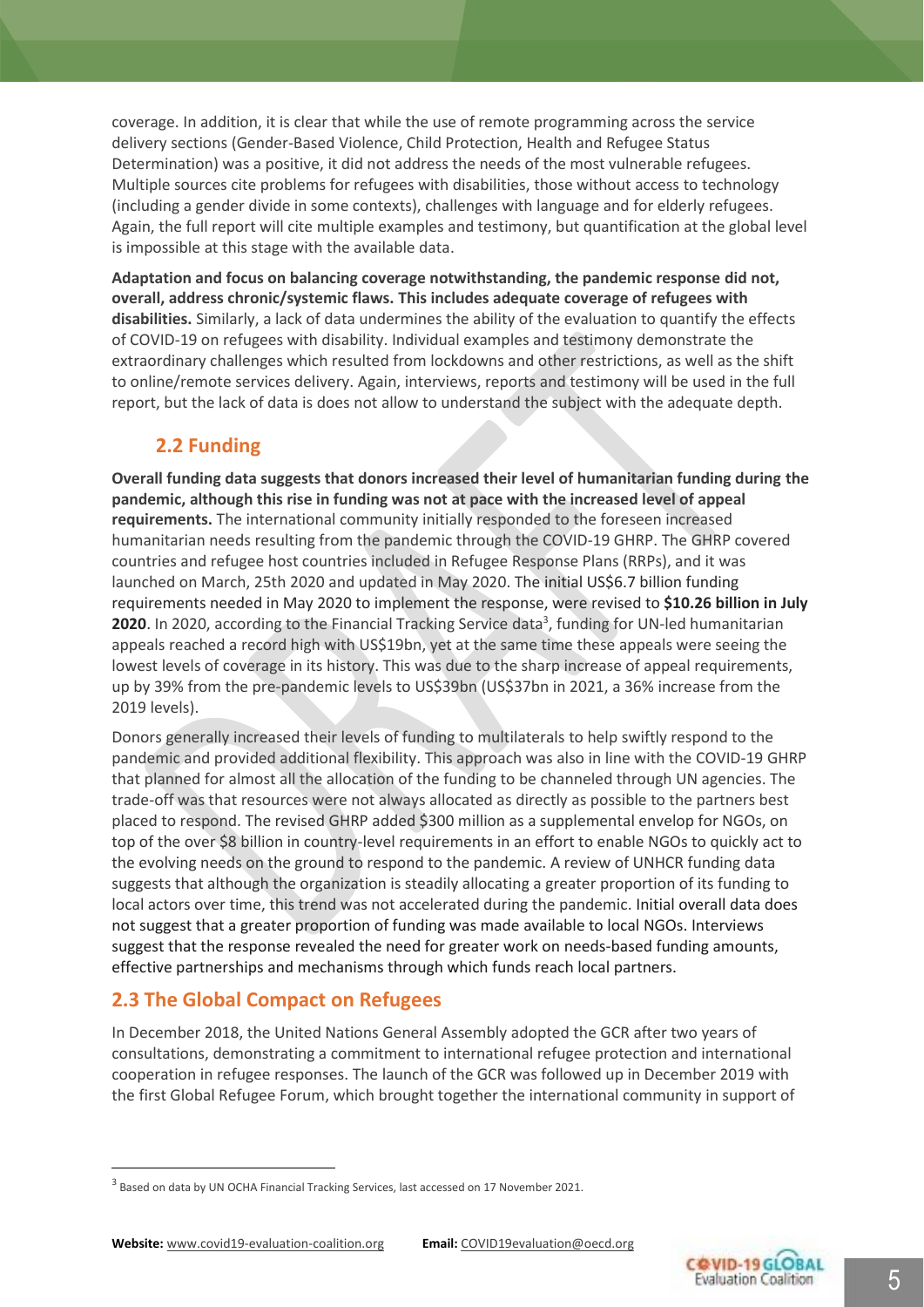better protection and assistance for refugees and fairer and more predictable burden- and responsibility-sharing.

The pandemic was declared a few months later in March 2020, lockdowns and other measures were implemented and the pandemic response dominated global attention. Among the restrictions, the closure of borders, contrary to the right to seek asylum and the cardinal principle of *nonrefoulement*, set out in paragraph 5 of the GCR, had a significant impact on refugee populations*.* During the pandemic, developing countries continued to host 85% of the over 30 million refugees and asylum seekers and needed more than ever fairer and more predictable burden- and responsibility-sharing.

Emerging evidence suggests that the GCR had most traction in countries that were part of the CRRF or MIRPS processes, that is, those where its tenets have been embedded since the New York Declaration of 2016. The more UNHCR creates clear links between the GCR and enhanced protection and assistance for refugees, as well as fairer and more predictable burden- and responsibilitysharing, the more its influence is likely to grow.

The high-value pledges in areas such as health, protection, jobs and livelihoods, with UNHCR facilitating progress on these, were drawn upon during the pandemic. Despite the GCR's potential as a framework and advocacy tool for protection and burden- and responsibility-sharing during COVID-19, studies suggest that there have been challenges with its implementation at the local and country levels, partly because of the urgent need to deal with the health emergency posed by the pandemic and prioritization of short-term emergency assistance. 4 Interviewees drew parallels between the GCR and greater inclusion of refugees in health systems generally, but it is impossible to attribute this phenomenon to GCR implementation specifically. As the pandemic response continues, there is the need for greater effort with respect to third country solutions (resettlement and complementary pathways, both referred to in the GCR as a significant element of burden- and responsibility-sharing) and voluntary repatriation through the peace/ development nexus. On balance, the pandemic appears to have hampered the implementation of the GCR, but at the same time it has shown the importance of the principles it is based on, most of all international cooperation and burden- and responsibility-sharing.

#### 3 **Effectiveness**

### **3.1 Seeking asylum in the pandemic**

**The COVID-19 pandemic led to the closure of borders and lockdowns**. 195 states closed their borders since the start of the pandemic to November 2021, fully or partially, to contain the spread of the pandemic and protect their populations. In 64 cases, border closures were total and prevented refugees from seeking asylum, contrary to Article 14 Universal Declaration of Human Rights. As a result of border closures, restrictions on travel (direct and indirect) in 2020, across all regions, there were approximately 1.5 million fewer arrivals of refugees and asylum seekers than would have been expected based on historical trends in forced displacement. As of November 7, 2021, 43 countries continue to deny access to territory based on COVID-19, down from 99 in May 2020, while in 76 countries, asylum seekers are exempt from restrictions on access to territory. The position is improving, in part due to UNHCR's advocacy, intervention and support.

**The closure of borders obstructed access to asylum, heightened the risk of** *refoulement* **and led to other protection risks. Measures adopted to combat the spread of COVID-19 were in many countries not consistent with international law and did not conform to the prohibitions of**  *refoulement* **and collective expulsion.** Even after some travel restarted, a number of states still limited arrivals to nationals. The numbers able to seek asylum dropped – that does not mean the



<sup>&</sup>lt;sup>4</sup> DRC (2020) Exploring the impact of COVID-19 on the Global Compact on Refugees.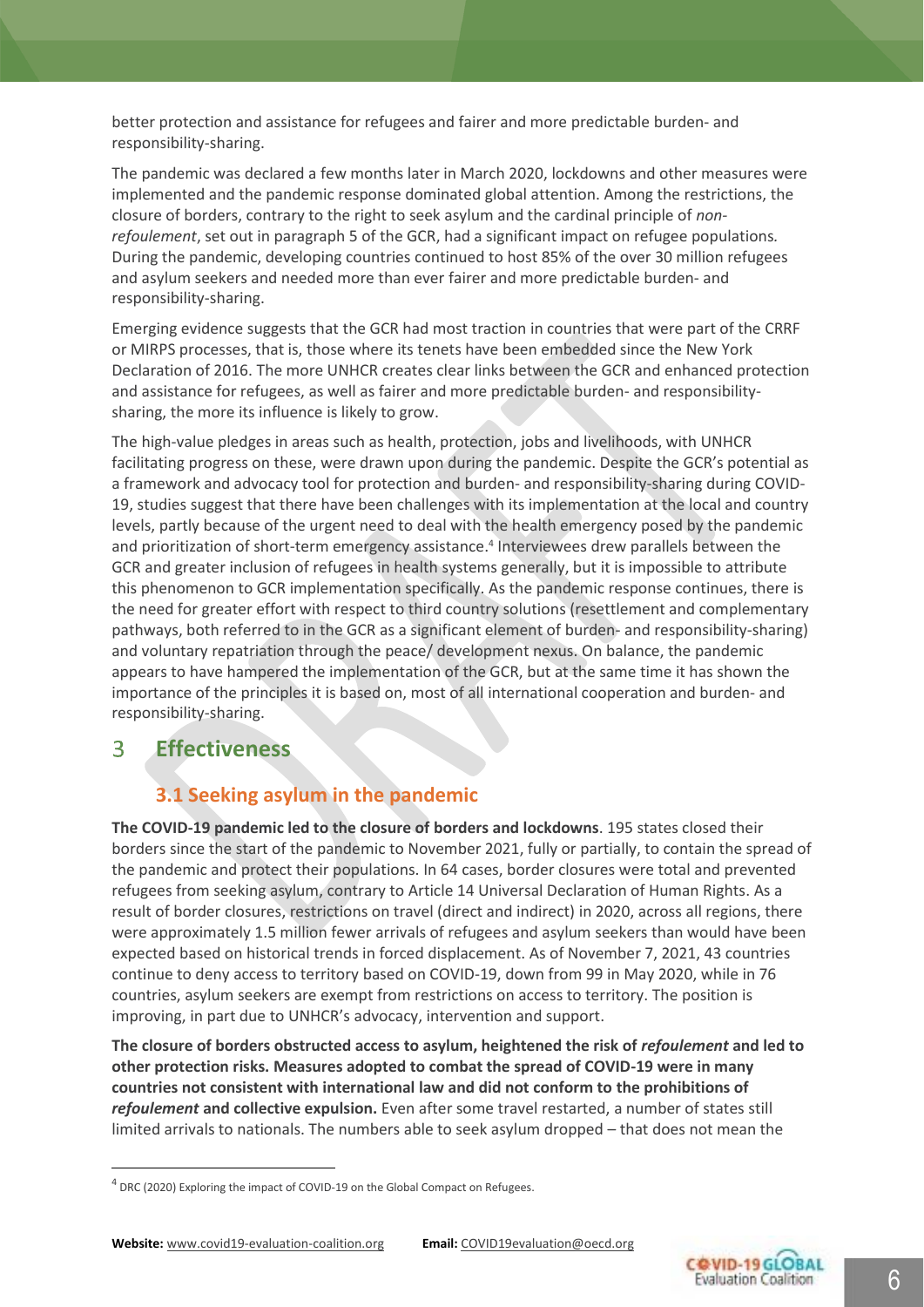numbers needing asylum dropped. With many borders closed, many forcibly displaced persons had to resort to irregular border crossings and were exposed to heightened protection risks. Pushbacks and expulsions were witnessed across many countries. Other factors to do with states' failure to protect the rights of refugees in the pandemic also led to indirect *refoulement*. Through joint advocacy, many border closures were eventually relaxed in whole or in part by states with respect to refugees and asylum seekers. Overall, however, a negative picture of all outsiders in traditional and social media, exacerbated by images of walls and barbed wire, continues to be painted, leading to increased xenophobia, hate and stigmatization of refugees during the pandemic[. There is also](https://t.co/r7yLD2NCYG)  [compelling evidence of pushbacks, at sea and on land, and expulsions, and in 39 countries there was](https://t.co/r7yLD2NCYG)  *refoulement* [to persecution and violence.](https://t.co/r7yLD2NCYG)

**Border closures and lockdowns reduced the ability of governments and protection actors to resettle refugees to a third country.** In some countries, protection of the rights of refugees cannot be assured and, there, resettlement to a third country is the only effective measure; a country may not accept refugees or may not have the capacity to provide a durable and sustainable solution either generally or to the specific refugee. Resettlement is also seen as a significant contributor to burden- and responsibility-sharing under the GCR. Nevertheless, resettlement, which at the best of times accounts for very few refugees, slipped to a mere 22,800 in 2020 globally from 63,726 in 2019 and 126,291 in 2016.<sup>5</sup> The pandemic had a dramatic effect on resettlement because trans-border movements were restricted and that meant that not only could refugees not travel to countries of resettlement, but decision-makers from resettling countries could not travel to the hosting state to carry out face-to-face interviews to confirm resettlement eligibility. Given that resettlement targets the most vulnerable, refugees with specific needs may have been disproportionately affected by the limited resettlement noted above.

**Lockdowns suspended refugee status (RSD) determination during the pandemic for some periods of time.** While the numbers seeking asylum dropped overall, in many cases, the backlog in RSD and processing times increased. This means that the effects of the pandemic continue even though lockdowns are easing. Adaptive measures were introduced during lockdowns, with remote interviews taking place. However, the support possible during face-to-face interviews was missing and there are fears that compromised confidentiality put refugees, and those with specific needs especially, at greater risk. Not only is it not certain that refugees could report their situation if they were speaking on a phone in front of other family/community members, but there was the additional risk, according to UNHCR staff interviewed, that the remote interpreter, was also unable to ensure confidentiality, as they interpreted what the refugee was saying. It should be noted, as mentioned elsewhere, that registration, resettlement and family reunification were also delayed by lockdowns.

**Lockdowns limited refugees' access to services and humanitarian actors' ability to reach people in search of protection**. As a consequence of the lockdowns, protection actors' staff (including UNHCR) had their movements severely restricted; typically, travel was restricted to individuals and services designated as critical, rarely including protection. Government services also shut down. Registration and documentation, the gateway to protection and rights within the country of asylum (and therefore central to accessing services), could no longer be carried out, so adaptive measures had to be implemented. These included remote technologies and eventually in socially distanced facilities using plexiglass shields. UNHCR facilitated the installation of such options for governments, but the return to face-to-face services by governments for refugees and asylum seekers has been slow. In many countries, UNHCR successfully advocated with governments for expired registration and documentation to remain valid so that refugees and asylum seekers could remain at liberty not fearing deportation.



<sup>5</sup> Available a[t https://rsq.unhcr.org/en/#P6kg](https://rsq.unhcr.org/en/#P6kg)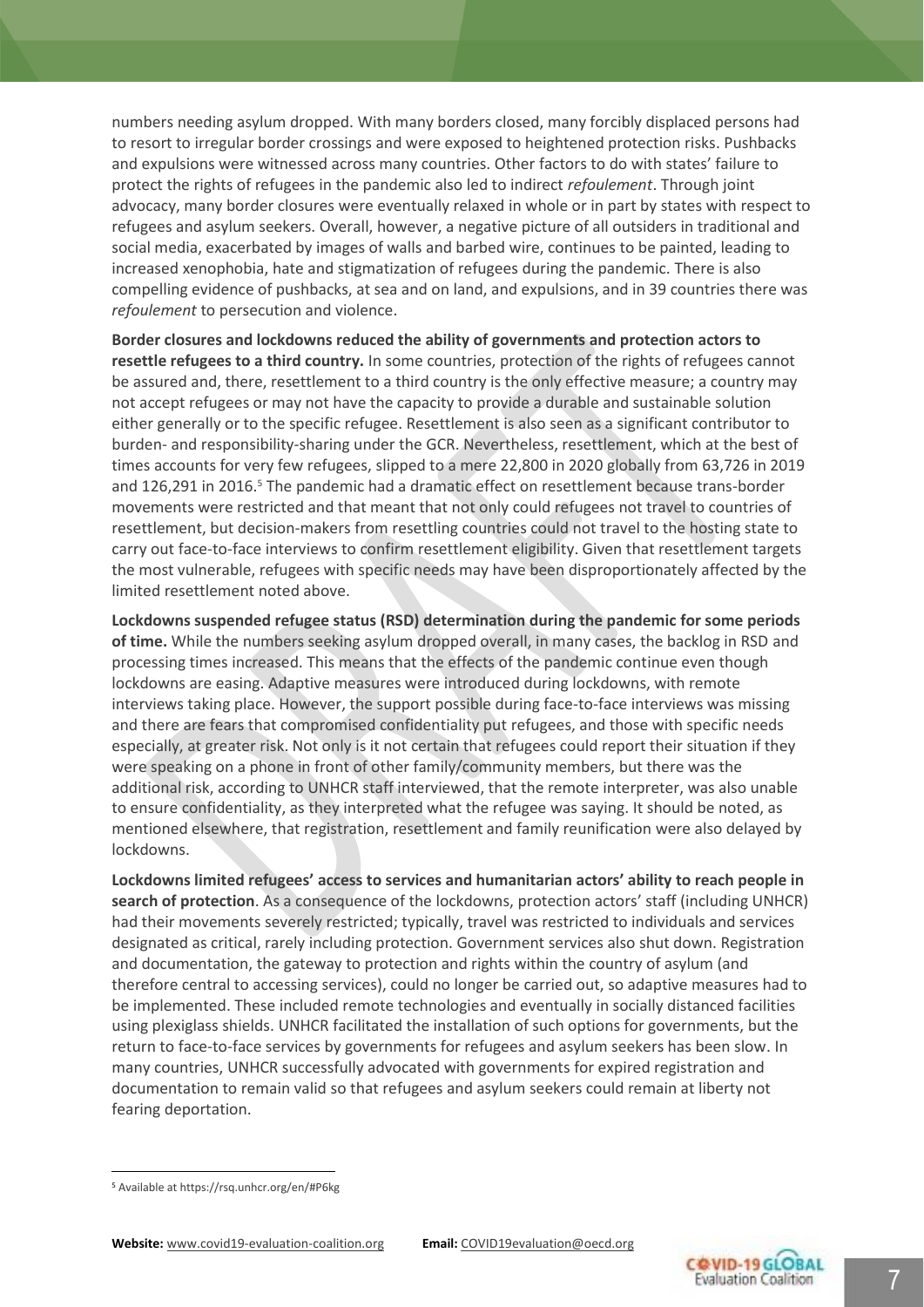**Governments failed to protect refugees' right to health in detention and quarantine**. States have the duty to protect the health of all on their territory and that can justify detention for quarantine. Nevertheless, the quarantine facilities must not put those detained at risk. The emerging findings show that the poor conditions of some facilities deterred asylum seekers from crossing borders or led them to return to persecution rather than remain in the country of asylum.

In sum, it will never be possible to ascertain how much closed borders, lockdowns, pushbacks and indirect *refoulement* led to a *global* failure to protect the most vulnerable fleeing persecution, armed conflict and generalized violence. However, advocacy and adaptation improved in part the protection of the rights of refugees during the pandemic.

### **3.2 Access to health**

**In the first phase of the pandemic (3-6 months), refugees' access to health services was severely curtailed.** While services and access to services have been reinstated to varying degrees over time, multiple, complex challenges remain. All research streams reference multiple, country level examples of severe disruption in the early months, such as initial closure of routine services, severe shortages of staff due to travel restrictions, essential, life-saving medicines and equipment.

**Travel restrictions and lockdowns severely curtailed the operations of emergency/humanitarian actors who were dealing with other major disease outbreaks.**

**Routine vaccination campaigns have been affected too - delayed or cancelled in some instances.**  For example, according to UNHCR data from 2020, the number of measles vaccinations administered to children under five decreased by 9.5%.

**Health partners focused on the continued provision of the Minimum Package of Essential Health Services.** While heavily affected by COVID-19 related restrictions in the first instance, essential health services were a stated priority throughout. 6 In general terms, there was success in maintaining the provision of pre- and postnatal care, delivery by skilled attendant, family planning, sexual and reproductive health. These were prioritized in both policy and practice. These additional measures notwithstanding, UNHCR's Health Information System confirms lower utilization of health services overall for refugees in 2020, down by 13% from 2019.

UN staff described a purposeful, pre-pandemic shift in strategy toward pushing for the inclusion of refugees in national health systems and structures - away from parallel services.<sup>7</sup> Interviews with UN staff (global and regional) consistently note that COVID-19 has created leverage with governments around inclusion; one consequence of inter-agency coordination and advocacy in numerous countries. Consensus suggests that COVID-19 may have created momentum for inclusion going forward, the significant disruptions to services noted above, leave a mixed picture with significant regional variations.

**Formal inclusion of refugees in access to primary health care is high and, in many countries, theoretically on a par with nationals. In practice, however, refugees have experienced significant additional barriers to access during the pandemic.** Data on refugee access to health care during the pandemic varies greatly according to context.

Reports contain numerous references from country level, significant challenges to access where health systems are already weak, most notably outside of camp settings. Those in camp settings, however, have also cited overcrowding as a barrier to access to healthcare.

Adaptation of healthcare to remote services where possible (notably telehealth), is recognized as a positive. It is clear, however, that it created new barriers for some refugees. Country level examples



<sup>&</sup>lt;sup>6</sup> An example of this prioritization is the repurposing of women and girls' safe spaces (WGSS) for health services in GBV guidance early in the response.

 $7$  UNHCR's last 'inclusion survey was run pre-COVID and the results of the next will appear after this report is published.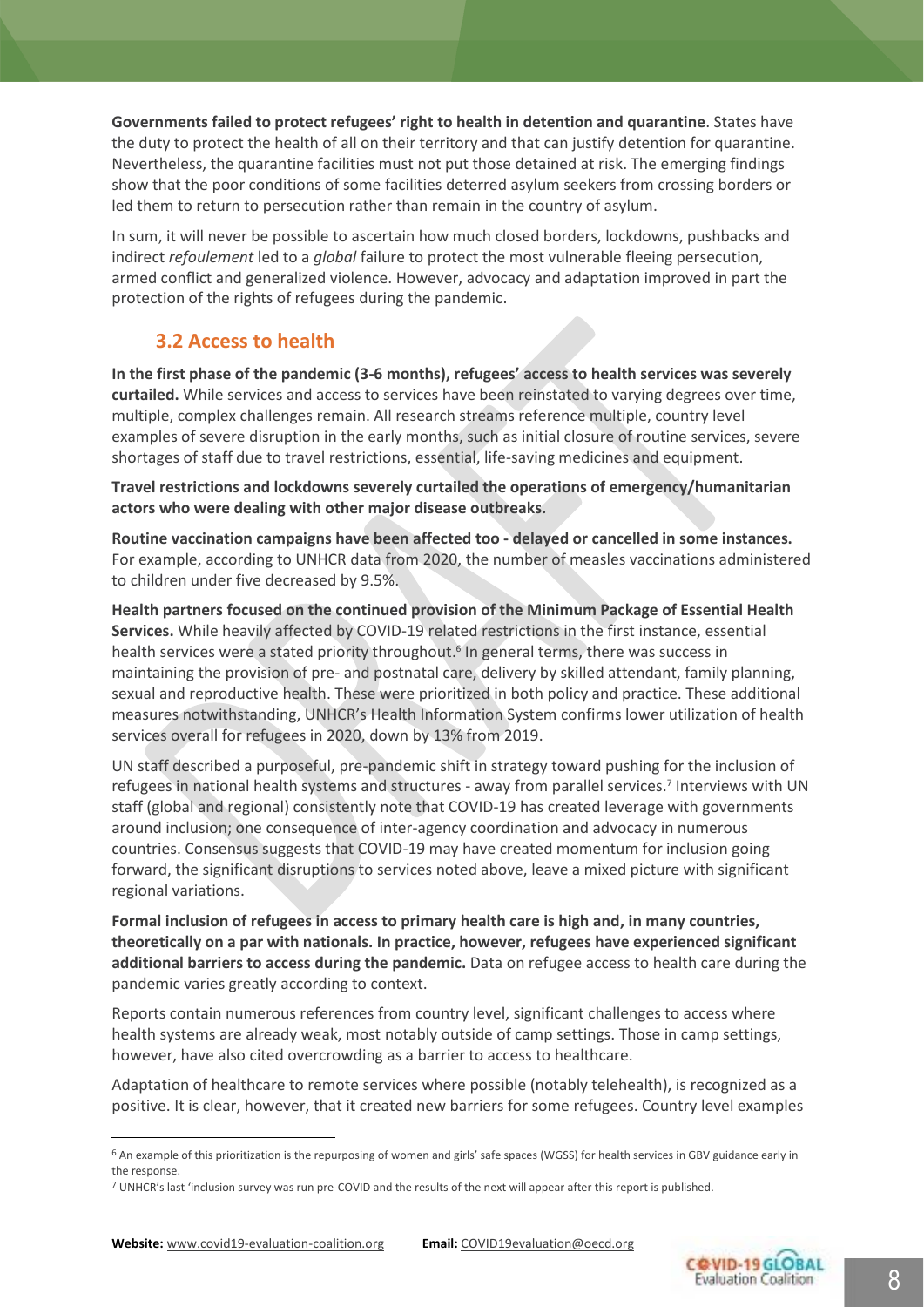cite challenges with accessing online services, related to access to technology and, significantly in some contexts, language barriers. Although the total impact is impossible to quantify, barriers for refugees with disabilities were especially great in this respect.

Fear has also played a significant role in impeding refugee access to primary health care services, in particular fear of detention and possible deportation as a result of disclosure of immigration status. In addition, there are widespread reports that xenophobia and prejudice against refugees were heightened as a result of the pandemic. A small number of countries<sup>8</sup> constructed clear firewalls between the bodies responsible for health and those for immigration, promoting the fact that refugees and asylum seekers could access health systems when necessary, without fear of attention from immigration officials.

**Formal inclusion in national vaccine plans is high, but low rates are reflective of the national vaccination rates of host communities.** A survey conducted by WHO in February 2021 found that just over half of National Deployment and Vaccination Plans (NDVPs) explicitly included refugees and asylum seekers. Numerous sources published after this date and key informant interviews, referenced strengthened global efforts for the inclusion of refugees in vaccination plans. This is supported by UNHCR's internal inclusion data from April 2021 which notes that formal inclusion of refugees is high. <sup>9</sup> Overall, therefore, while gaps in data remain, the emerging picture is one of increasing inclusion of refugees in NDVPs. This does not equate, however, to high rates of vaccination of refugees. Most LMICs have relied on the COVAX facility to obtain vaccines, which aims to vaccinate 20% of the population. Only 1% of the population in Low Income Countries had access to their first dose in July 2021. It is not yet clear from the data available if refugees are facing relative inequity within these low numbers. It is likely, however, that low vaccination rates among refugees in LMICs is reflective of the extremely low vaccination rates among host populations.

Major barriers have impeded humanitarian agencies from procuring and distributing COVID-19 vaccines through the humanitarian buffer. Liability is a risk that pharmaceutical companies usually take; this is not the case for COVID-19 vaccines. Due to its accelerated development manufacturers have required others to cover these costs instead. The burden of covering manufacturer's liability costs therefore falls on either national authorities procuring vaccines or on NGOs seeking to procure vaccines. When humanitarian agencies apply for doses allocated through the COVAX Humanitarian Buffer, manufacturers are likely to request that liability be addressed directly by the humanitarian agencies. The buffer aims to cover unavoidable gaps in national vaccination plan coverage for highrisk and vulnerable populations in humanitarian settings. As the IASC<sup>10</sup> highlights unless these problems with indemnity requirements are resolved, manufacturers are unlikely to be willing to accept purchase orders and deliver doses for which humanitarian agencies are the recipient and end-user. Humanitarian agencies cannot accept this condition, therefore doses procured through the humanitarian buffer become inaccessible to them, thus jeopardizing vaccination coverage of all populations of concern.

These challenges notwithstanding, reporting cited numerous examples of good practice beyond those listed above, including multiple instances of the use of Community Health Workers recruited from refugee populations. In some instances, this extended to the use of refugee health professionals. Another good practice reported by several countries is the provision/delivery of multiple months of medication for refugees previously diagnosed with chronic conditions (HIV/TB).

#### **3.3 Child protection**



 $8$  This action was not recorded in global data i.e. it does not appear to recorded in global data. Interviews and document review report these actions by a handful of governments but reporting was not systematic.

 $9$  Out of the 26-country sample this evaluation has reviewed, 21 were covered in UNHCR data on inclusion. Of these 21 countries, 100% formally included refugees in their national plans.

<sup>&</sup>lt;sup>10</sup> IASC. (2021). Frequently Asked Questions: The Covax Humanitarian Buffer.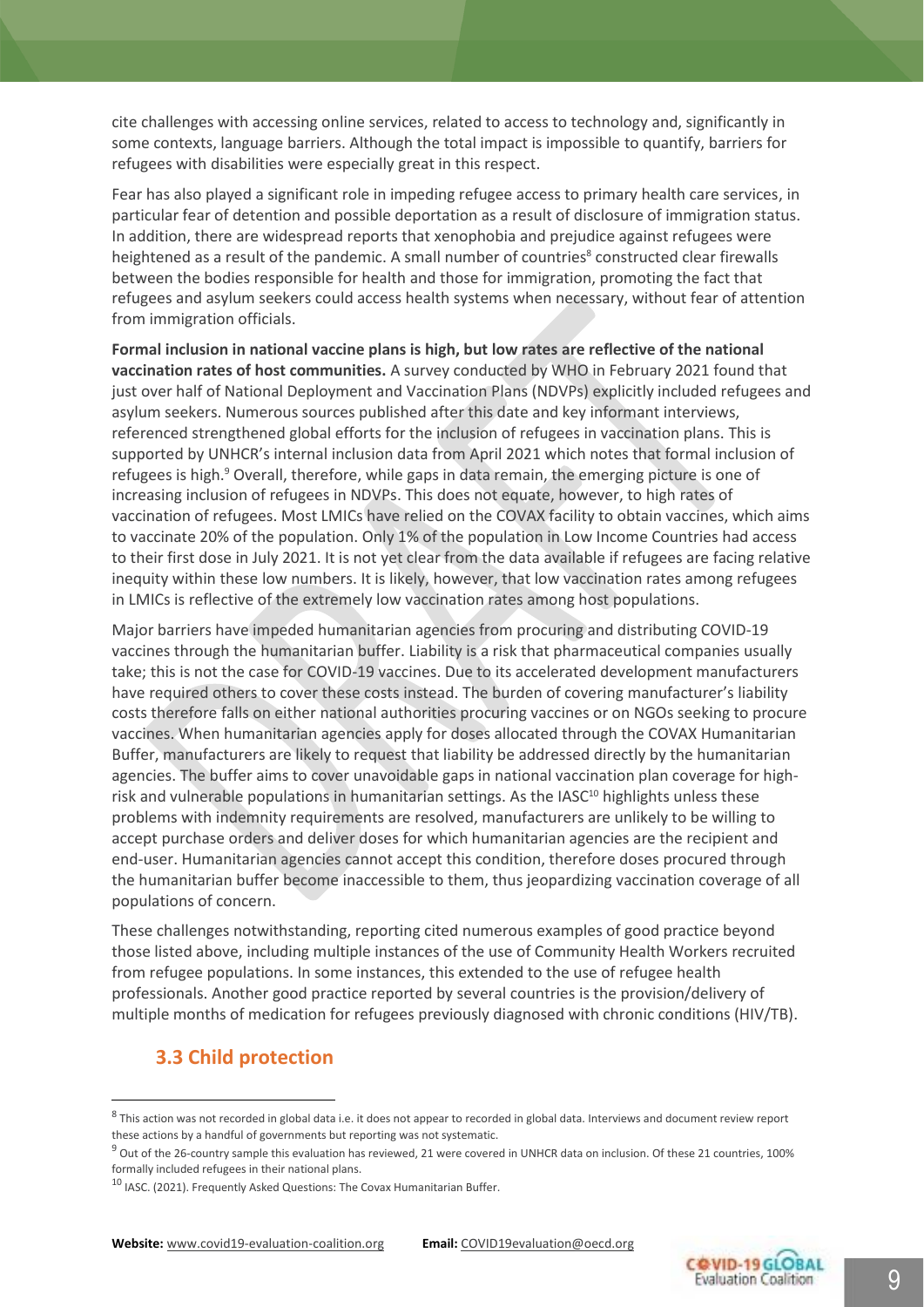**The COVID-19 pandemic has exacerbated protection risks of refugee children and their families, worsening drivers of violence in settings where the stresses of daily life are already severe and child protection services less consistent/concentrated.** Over 13 million children are refugees and asylum seekers. Children are over-represented among the world's refugees accounting for less than one third of the global population, but almost half among the world's refugees in 2020. Confinement measures, school closures, household economic breakdown, separation from caregivers, and disruption of services have worsened pre-existing inequalities and exposed children to heightened risks of violence at home, sexual violence, social exclusion, psychosocial distress, child labor, including child recruitment, and child marriage.

**Violence in the home (or family violence) against children has been rising globally since the start of the COVID-19 lockdowns.** Data from a global survey provide evidence of an increase in harmful or violent parenting methods, as reported by 22% of the caregivers surveyed; a further 32% of all participants reported that physical and/or verbal abuse had occurred within the home, and that children and young people who were out of school reported experiencing higher rates of abuse.<sup>11</sup>

**Separation of refugee children and their families has increased and prolonged due to disrupted family tracing and reunification services; one consequence of the imposed restrictions of movements and border closures.** Other children, including unaccompanied and separated children, have been returned to their home countries without any individual assessment, as countries of return are often ill-equipped to receive children in safety. There are reports of children having been stranded in border areas unable to return home, putting them at risk of *refoulement* or serious harm. In addition, children losing or being separated from primary caregivers due to quarantine or confinement measures face increased risk of neglect and abuse and suffer mental health and psychosocial impacts.

**Child labor, already a widespread problem for refugee children prior to the pandemic, has likely seen a significant increase.** There are cases of children who had been working before the pandemic often continued to work despite the government-enforced curfew for children. Furthermore, the evidence shows that some employers required children to sleep at the workplaces overnight. No comprehensive data exist to provide a complete and accurate picture of child labor in 2020, and specifically of data on child labor among refugee children, but the International Labor Organization estimates that an additional 66 million children will be engaged in work during the COVID-19 crisis as their households try to survive.

**The pandemic had widespread psychosocial impacts on the lives of refugee children.** In one global survey, 83% of children and young people and 89% of caregivers reported an increase in negative feelings, which increased as schools remained closed for periods of 17 to 19 weeks. <sup>12</sup> Nearly half of parents surveyed (46%) reported seeing signs of psychological distress in their children, including changes in sleep and appetite and in how they handled their emotions, and more frequent aggressive behavior, all of which increased in the weeks following the school closures $13$ 

In response to some of these child protection concerns and containment measures, there are many examples of adjustments to remote service delivery, including the set up or scale up of helplines, remote child protection case management, adapted referral pathways and case prioritization criteria, the development of additional case management protocols, online activities for mental health and psychological support, as well as audio recorded guidance for children and parents, which resulted in opportunities to remain in touch with children and families at-risk in areas with phone/internet access. Where possible, face-to-face support by case workers for particularly highrisk cases continued or resumed over time. Research was done in terms of the functioning of



<sup>&</sup>lt;sup>11</sup> The Hidden Impact of COVID-19 on Child Protection and Well-Being, A Global Rsearch Series, Save the Children, 2020

<sup>&</sup>lt;sup>12</sup> The Hidden Impact of COVID-19 on Child Protection and Wellbeing, a Global Series of Research, Save the Children, 2020

<sup>&</sup>lt;sup>13</sup> N.B. These surveys are not specific to refugee children but it reasonable to conclude that these effects are universal. As we continue the evaluation, the research team will seek to determine whether and to what extent these trends have affected refugee children specifically.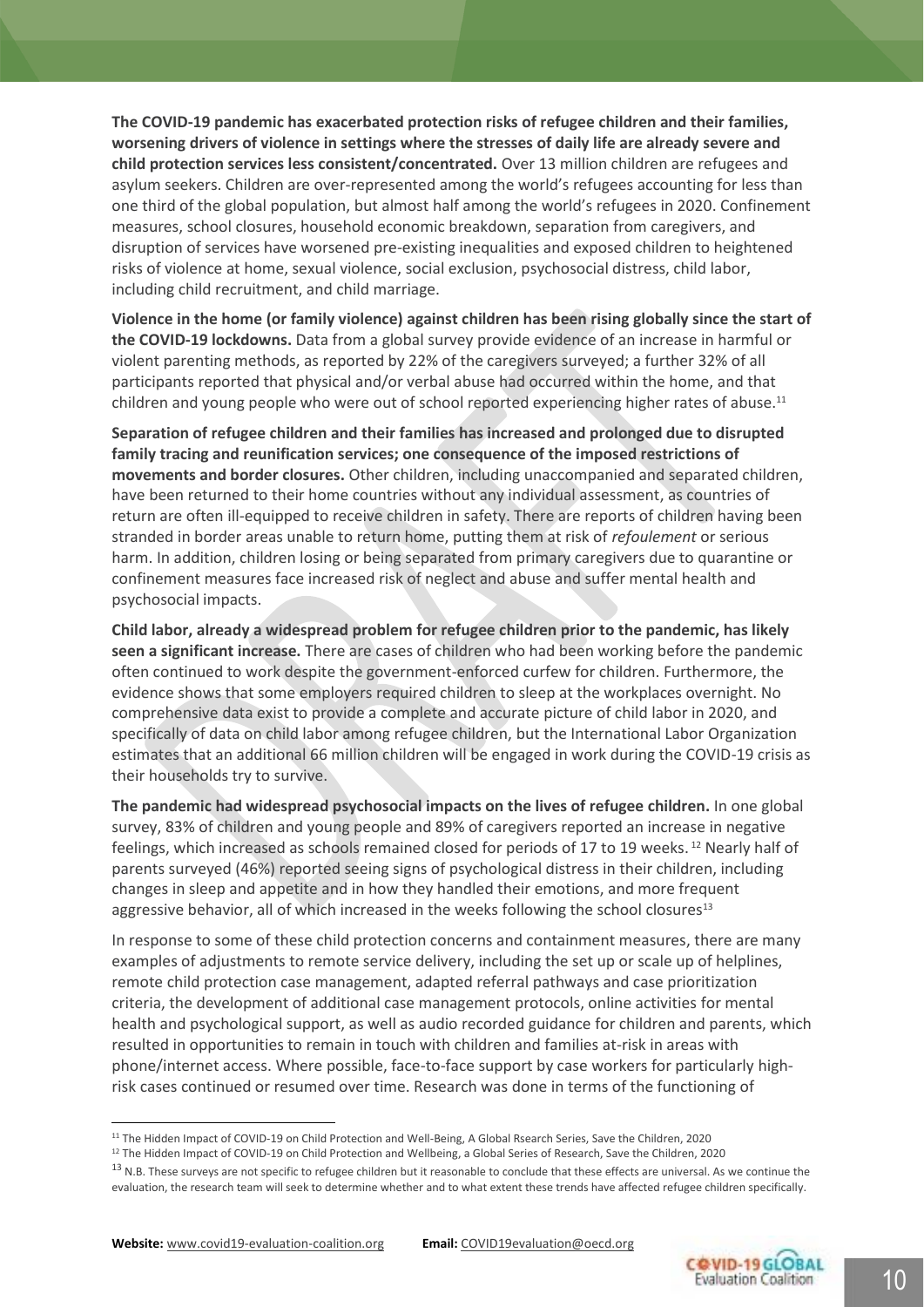helplines in order to improve and optimize its use and laptops and other communication resources were provided to expand the operationalization of helplines.

Also, momentum was created to seize opportunities to advance addressing certain child protection issues, such as the release of children in migration detention and support of family based alternative care arrangements following the outbreak of the pandemic and joint advocacy by UN system agencies.

Furthermore, locally driven and community-based interventions have been accelerated and scaled up, following the outbreak of COVID-19 and the restrictive measures. There has been a massive shift toward supporting local platforms, local actors and community volunteers were considered pivotal to deliver services for child protection.

Furthermore, online open training courses on the protection of refugee children, practical guidance and peer to peer exchange, reached a wide range of frontline workers, including local and community-based actors, aiming to adapt child protection case management and other child protection program modalities during the pandemic.

Although there have been huge efforts to provide remote child protection support, there remain significant limitations in the identification of children at-risk as well as challenges regarding the safe delivery of specialized services for children at-risk, by phone or other types of remote service provision.

**The pandemic has affected the schooling of 1.5 billion students<sup>14</sup> worldwide and is likely to exacerbate the vulnerabilities of the millions of refugee learners around the world.** The closure of schools has had huge negative ramifications for the protection of children, including refugee children, particularly in areas that were already vulnerable and under-resourced. Prior to the pandemic, refugee children, particularly girls, were often those most educationally and economically deprived, as they were twice as likely to be out of school than other children. As a result of the outbreak of the pandemic, access of refugee children to education has been further affected by a lack of consideration for or inclusion of refugee children in alternative schooling plans proposed by national authorities.

In response to the closure of schools, there are numerous examples of good practices regarding distant learning support, including online modalities, as well as through local and community radio broad cast targeting refugee children.

However, access to technology for remote learning, including access to mobile phones, computers or internet connectivity and reliable electricity, remained out of reach for many, especially for children in remote areas, including refugee camps or informal settings, while language barriers sometimes prevent access to available remote learning solutions. It has also been noted that girls were more often have less access to technology than boys. Children with disabilities were at increased risk of being left behind as measures to support home-based learning fell short of their learning needs.

#### **3.4 Gender-Based Violence**

**There has been significant attention to the problem of GBV –particularly intimate partner violence (IPV) – escalating globally as a result of lockdown measures associated with COVID-19.** IPV may have had an even greater impact in refugee settings where GBV services were shut down precipitously and women were confined within camp settings.

**To address these risks, there are multiple examples of adaptation to rescale services as quickly as possible in refugee contexts.** In some settings, GBV partners undertook successful advocacy to reopen women and girls' safe spaces and/or One-stops as essential services. The success of this



<sup>&</sup>lt;sup>14</sup> Strictly speaking, education is beyond the scope of this evaluation. However, given the intersection of the curtailment of education and child protection during the pandemic, high level findings on education were included for context.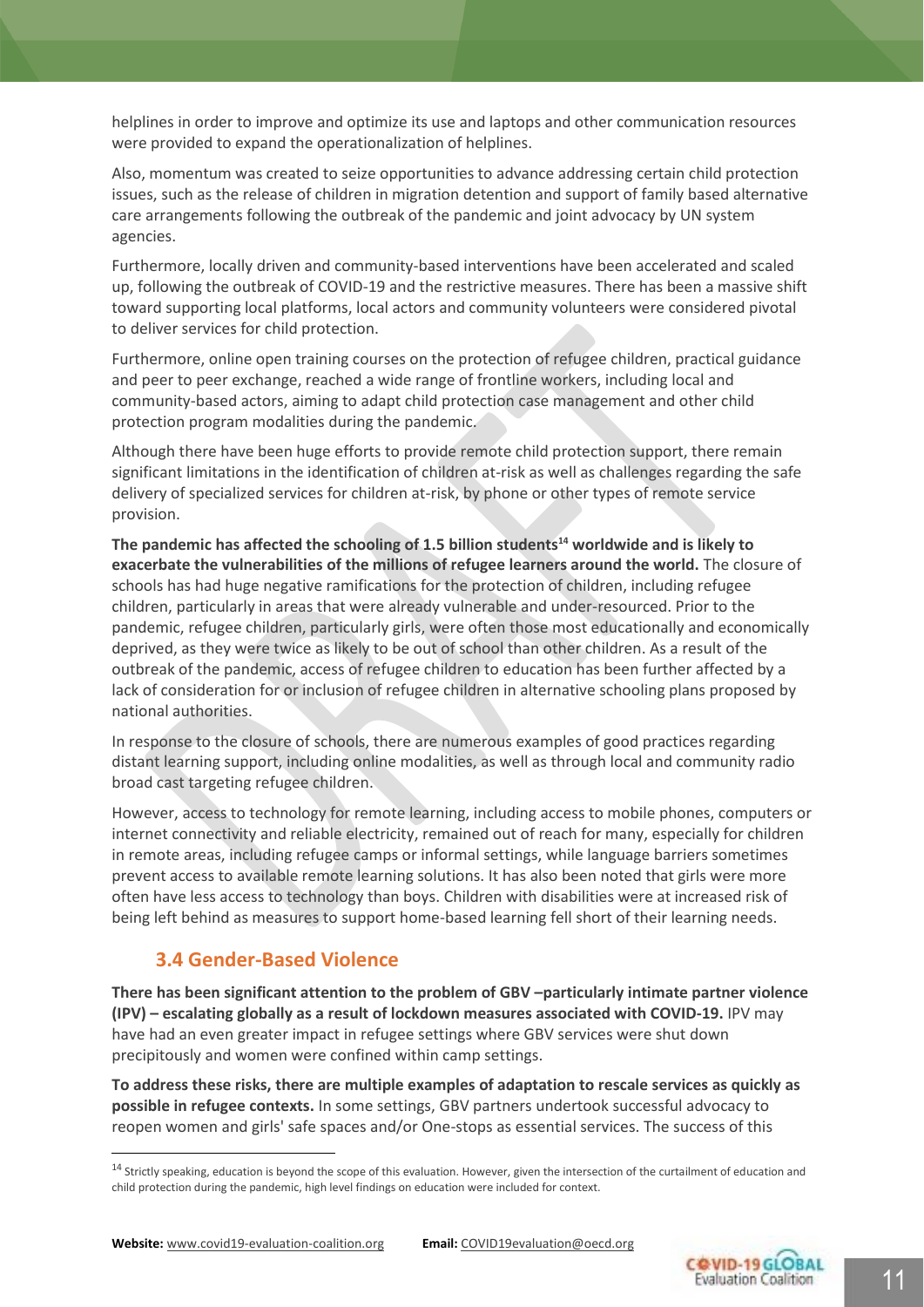advocacy often reflected a positive relationship with government as well as strong GBV coordination capacity. In more than three quarters of the 63 countries in the GHRP, UNHCR operations reported that they had maintained or expanded GBV services in response to COVID-19. There was adaptation of physical safe spaces for women and girls into GBV phone booth stations where phone-based case management support could be given. However, despite success in ensuring One-stops stayed open, many did not have funding for staff to meet the need.

Another contributor to rapid response in some settings was linked to positive preparedness actions in countries which initially had low levels of COVID-19, including efforts to learn from other refugee settings where GBV-related COVID-19 response had already been scaled up. Specifically, there is evidence that some responses took measures to support continuity of services before lockdowns were imposed. New programming was introduced such as digital platforms for local community networks, remote individual case management and emergency cash assistance. Cash was provided through mobile wallets to those who could not access the ATMs due to movement restrictions. Many UNHCR operations created or expanded communication channels for survivors such as 24/7 emergency hotlines. Additionally, an application called "myUNHCR" that allows refugees to remotely update information concerning their protection needs is in a pilot phase. There were also targeted campaigns on Instagram, Facebook, and rural radios to support dissemination of information on remote GBV services.

**However, while there have been many good examples of GBV programming adaptation, there may have been an overemphasis on the value of remote methods when in-person case management remains necessary, even from the start of a pandemic.** There are numerous reports of transitions to phone, internet or SMS-based services, slimmed-down services, referrals to health providers for emergency care. These solutions are not workable for all survivors: a heavy reliance on phones and remote interviews create safety and supply challenges for survivors and providers alike. There is evidence from multiple countries that the shift to remote services has only been able to manage existing caseloads, not new clients, and left women not knowing where to report if they had problem.

In addition, although significant program investments have been made to address the problem of violence escalating in the home as a result of lockdown measures related to COVID-19, arguably less attention has been afforded to some other types of GBV-related protection concerns that refugee women and girls have faced as a result of COVID-19, such as those related to their caregiving responsibilities. In a multi-country safety audit, women reported sexual harassment and assault by police at COVID-19 checkpoints and by men in the community when out past curfew collecting water and/or food for the family, especially as social distancing prevented women from walking in groups. In addition, in some contexts, quarantine centers established to curtail spread of COVID-19 have had inadequate lighting and/or sex-segregated water, sanitation and hygiene facilities, increasing the risk of violence for women and girls. Refugee women and girls who experience multiple and intersecting forms of discrimination are likely to have been disproportionately affected.

**Moreover, preliminary interviews have raised concerns about the relative lack of attention to the needs of adolescent refugee girls during the pandemic and the implications for girls' long-term well-being.** Early marriages and adolescent pregnancies have increased during the pandemic across a number of refugee host countries, linked to school closures, lack of access to sexual and reproductive health services, and limited targeted protection programming for adolescent girls. Evidence suggest refugee girls were more likely than non-refugee peers to be out of school as a result of the pandemic. Some settings have also reported an increase in domestic labor and a fear that girls will have a harder time returning to school and reassimilating post-COVID-19. While the issue of child marriage was recognized by UNHCR and partners even in the early stages of the epidemic, it is not clear that programming investments matched awareness of risks.

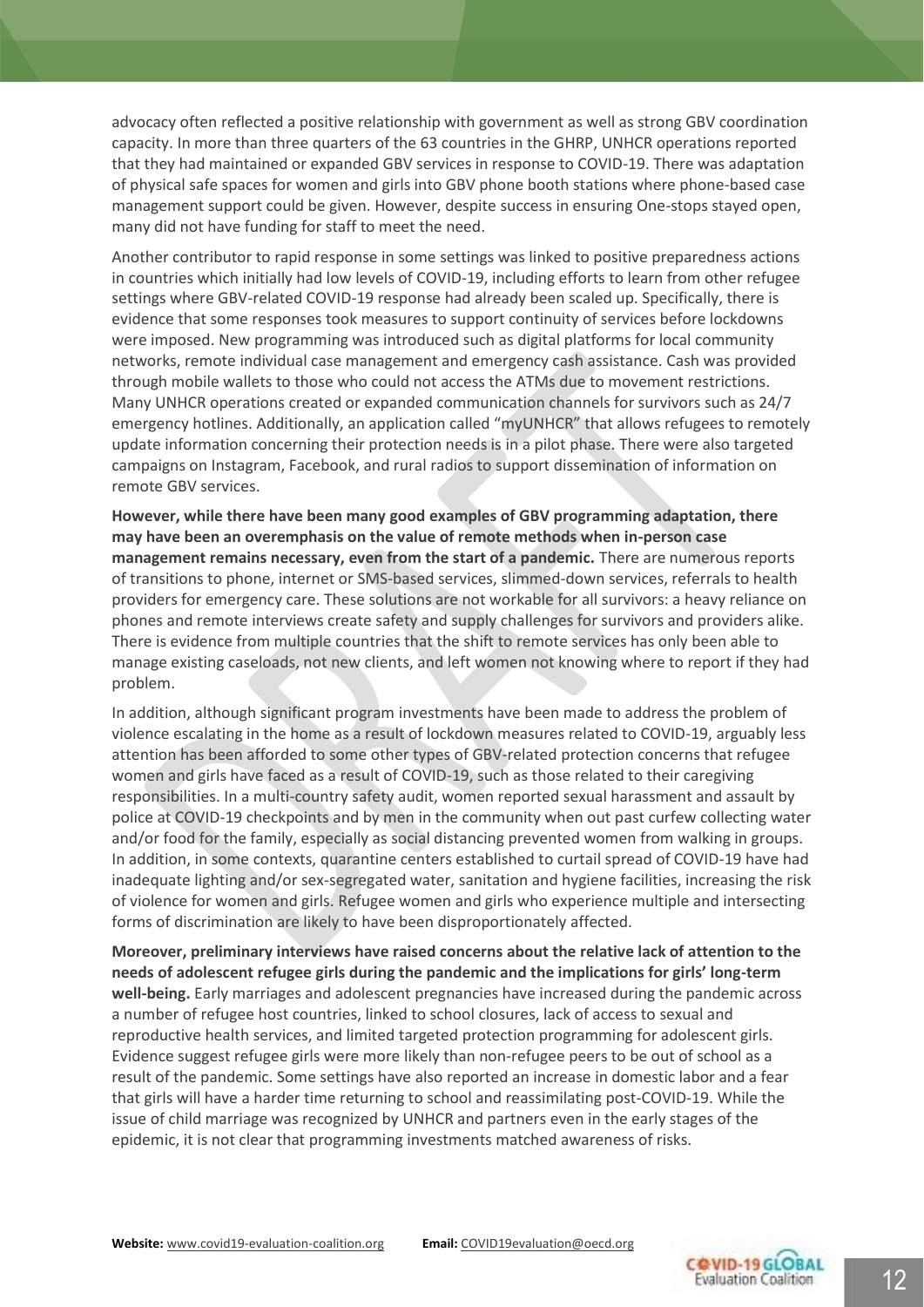The limits in programming have been linked to funding shortfalls. There is evidence of advocacy at the country level for increased funding. For example, the sexual and gender-based violence (SGBV) working group chaired by UNFPA and UNHCR in Ethiopia designated an OCHA allocation to 3 GBV projects to address urgent gaps and adapt to the COVID-19 situation. The Jordan Humanitarian Fund released \$4.5 million in May 2020, targeting the needs of elderly, people with disabilities, SGBV survivors and Syrian Refugees in host communities and camps, as well as impoverished Jordanian households.

**There also appear to be challenges with systematic and meaningful engagement of local women and women's organizations in the GBV response during COVID-19, particularly utilizing an intersectional approach.** There are some positive examples of engaging local women's organizations to promote their participation in contributing to the response. For example, in May 2020, more than 200 women civil society organizations were mobilized to provide critical insights on the impact of COVID-19 on violence against women and girls (VAWG) by UN Women. International Red Cross (IRC) also conducted a comprehensive GBV safety audit across multiple settings to access women and girls' voices that similarly engaged women and women's organizations. However, in many contexts, only women and girls with access to mobile phones could be reached and included in consultations about services, as was the case with the IRC safety audit exercise. Moreover, the inclusion of diverse women and girls, including those facing intersecting forms of marginalization, was not systematic, according to GBV experts, and varied widely across contexts depending on which groups had previously been engaged by humanitarian actors.

**In instances where local women's organizations were recruited to provide services, this did not always include support necessary to build capacity.** There have been some good examples of engaging with local Community-Based Organizations and women-led groups to maintain services. There are also many examples of positive engagement with local women's groups for community outreach around GBV prevention. However, COVID-19 and related movement restrictions have presented challenges to international humanitarian actors in providing sufficient support and capacity-building to women's organizations and groups to ensure they have technical skills necessary to undertake case management interventions. Particularly in terms of response, this has at times resulted in the provision of GBV services through relatively precarious community-based responses.

In addition to GBV specialized programming examples noted above, there are a number of examples of GBV risk mitigation, especially at health entry points and through WASH programming, which have helped to facilitate greater protections for women and girls. Examples of these will be detailed further in the report.

#### **3.5 Access to information**

**Understanding the importance of access to information and effective risk communication has been key in the response**. Within the pandemic response, efforts to ensure access to information to refugees and to maintain two-way communication have been critical to the broader public health response and to addressing the protection concerns of refugees. Effective risk communication strategies need to be customized to meet the specific interests, concerns, and habits of the target audiences. This means that refugees and those with specific needs, in particular, require different types of messaging, as well as different distribution channels. Examples suggest that early in the response, while information may have been available, in the absence of translation, it remained inaccessible to refugees due to language barriers. Reporting included numerous examples of refugees listening to messaging from their countries of origin, or countries hosting refugees from their communities, rather than countries of asylum. Varying messaging and positions on nonpharmaceutical interventions to COVID across countries presented an additional challenge for refugees. Reporting, interviews and the broader literature review cite numerous detrimental effects of failures to engage with and communicate effectively with communities and find means for them

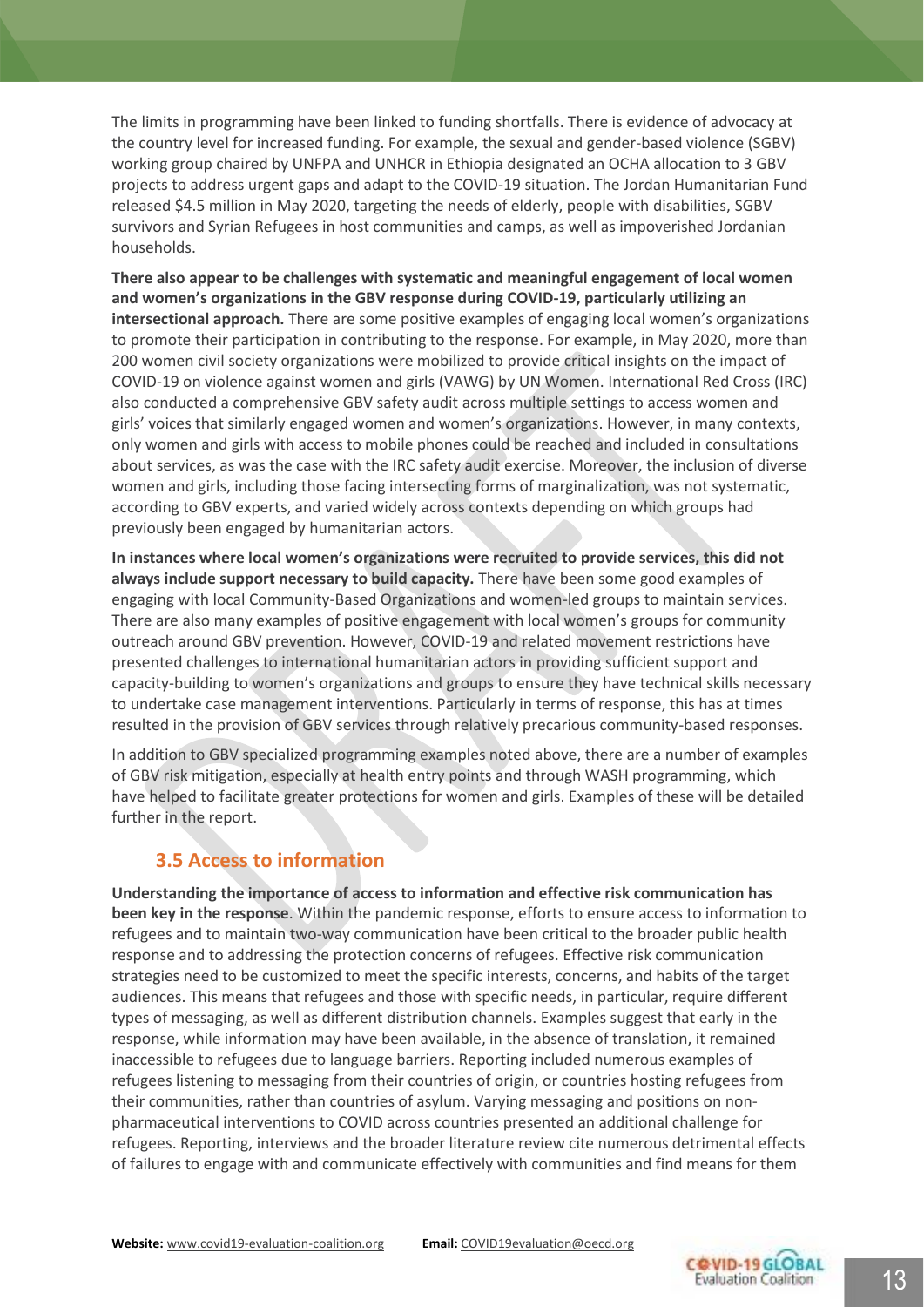to participate actively in the response and the gendered, age and diversity dynamics of communication being overlooked.

**Early studies suggested that information needs and strategies related to the pandemic may have been better understood and rolled out in country contexts with pre-existing aid structures.** Even in such contexts, however, it has been hard to provide consistent messaging and misinformation has been difficult to tackle. Evidence suggests that there has been some learning in certain cases from responses to other outbreaks (e.g. Ebola) on the need to rapidly address misinformation and rumors in culturally appropriate ways to avoid the further rapid spread of the disease and further loss. Rumor tracking efforts and COVID-19 awareness surveys were rolled out in many countries and that this enabled actors to better understand information needs and dispel myths. Experience from work in Ebola-affected countries showing that faith leaders can play a key role in response to health emergencies was also leveraged in communication efforts with refugees during the pandemic. Positively, there are also examples of refugee-led efforts to spread accurate information on relevant platforms and through diverse channels.

**Surveys efforts showed that while refugees progressively had better information on COVID, information on access to services was lacking.** In some cases, agencies were not providing information on the lack of protection related services being provided at the time, either because information was not available from governments or in an effort to avoid communicating negative news. The result is that refugees could be left in an information vacuum. Providing accurate information in a rapidly changing environment was a challenge and best practice included recognizing the importance of timestamping information for accuracy. In certain refugee contexts, agencies were also able to provide more tailored information to refugees where these have the right to legally own a SIM card and an enabling communications ecosystem was in place that allowed them to leverage pre-pandemic ways of working. Overall, there is evidence that while most of the focus of the response is health related information and risk communication, protection related information is important for refugees and requires a strong concerted inter-agency effort.

**Official information has been in competition with misinformation and rumors, often circulating without the knowledge of authorities and aid agencies.** Tracking and combating misinformation and rumors and building trust among affected populations has been an ongoing challenge, there has been a persistent tendency for affected groups to rely on informal or unverified sources of information (social media, friends and family). The obvious counterpoint is that social and other internet-based media are significant sources of misinformation and disinformation. In the current complex communication environment with multiple platforms, communicating risk in a controlled and coordinated manner is difficult and even more challenging refugee contexts as refugees can rely on sources outside their country of asylum. Competing with positive messages and contributing to confusion and information overload. The use of social media to channel and amplify xenophobia toward refugees and disinformation about COVID-19 and vaccines has been a global phenomenon. Reports cite a refugee preference for in-person or door-to-door communication in most camp contexts. Some countries have seen the extensive use of traditional mass media, TV and national radio, particularly as sources more commonly used by refugees in non-camp settings.

**As across all themes, the digital divide is a significant challenge.** Most information is disseminated via internet-based media. Especially vulnerable refugees with less ready access to technology are less likely to receive critical information about access to protection, health and social services and COVID-19. Alongside affordability barriers and lack of digital skills, cultural and social barriers further reveal a significant gender and disability gap in mobile phone ownership and usage in many LMICs.

**Messaging frequently fails to cater to the most vulnerable and marginalized, and/or lacks sensitivity to local social, cultural or gender norms.** Overall, there has been a lack of child-friendly messaging, especially a concern for unaccompanied children. Many refugees were unable to benefit from the rapid increase of online tools and platforms to connect, inform and support them during

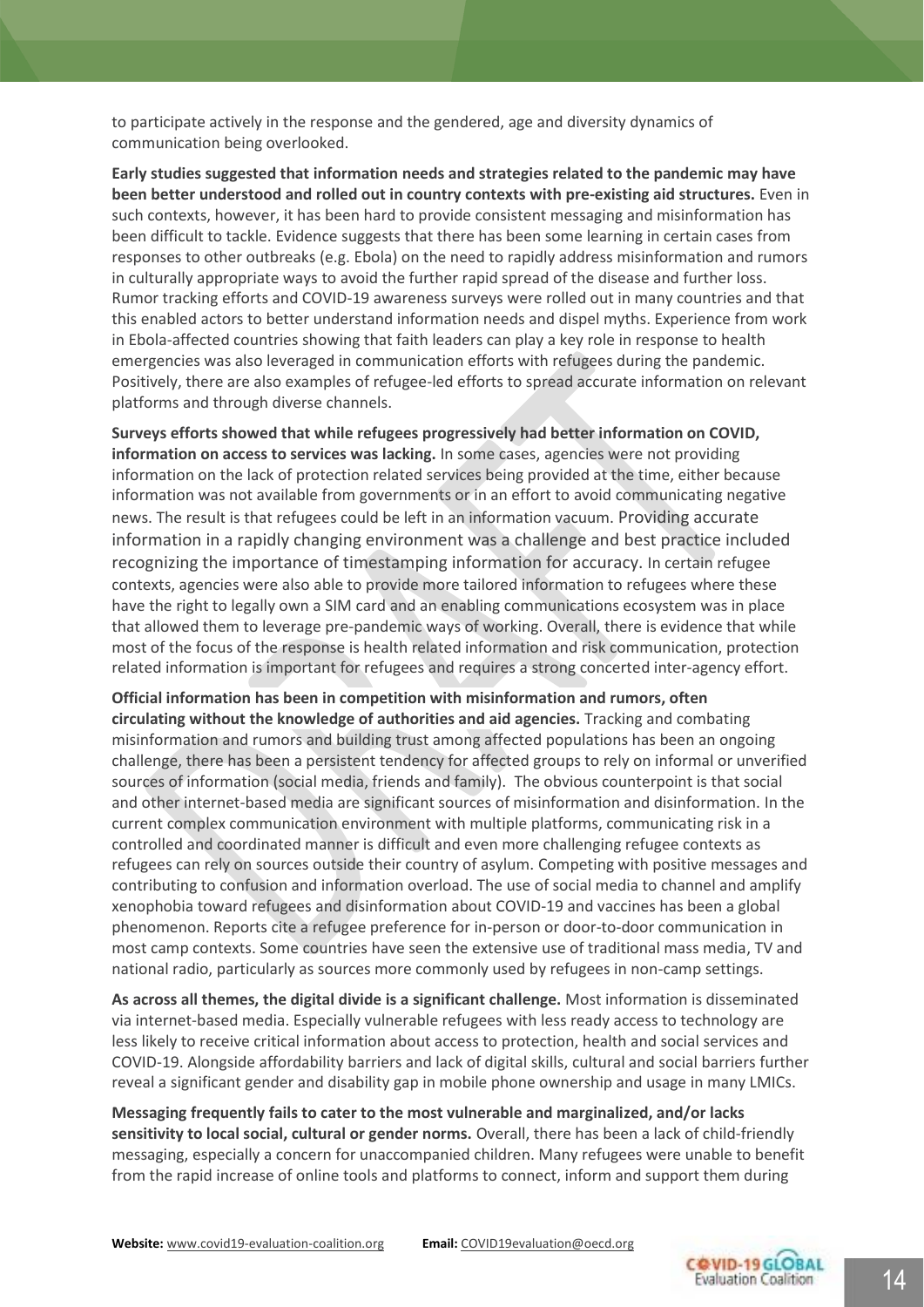lockdown and isolation. Without concerted efforts to reach them, children, the elderly and persons with disabilities were left behind as were homeless asylum seekers and refugees, those staying in informal settlements or in reception centers that were not technically equipped. Access to information was extremely challenging for persons with disabilities who have specific communication needs according to the kind of disability they have as information was not available in accessible formats.

**Risk communication efforts have been ineffective when top-down not two-way or needs-based.** Lessons from the Ebola response and other epidemics have not been consistently applied – to be effective, information needs to be tailored to and informed by affected people's information needs, including sensitivity to culture and gender and also based on rumor tracking and targeted at dispelling myths. Aid agencies have not always been trusted as sources of information. In some instances, competition among agencies to lead on information and communication efforts without the necessary capacity has been problematic. Access to information has been more effective where coordination and solid accountable live communication flows were in place. Innovation has also been positively leveraged in certain contexts with examples of the use of WhatsApp and chat bots used to better communicate with and respond to the information needs of refugees.

#### **Coordination and coherence**  $\boldsymbol{\varDelta}$

### **4.1 Coordination and joint advocacy**

As noted in section 2, interviews revealed a general sense of positivity around the initial global level coordination and across countries and regions. This was largely attributed to the exceptional circumstances presented by the pandemic. As in all areas, however, it is unlikely that this effect was sufficient to overcome any severe, pre-exiting tensions and fragilities.

Interviewees cited the recognition of refugees as a vulnerable group and a priority for the health response as having created a locus for coordination. In general terms, this is seen as having served to facilitate the inclusion of refugees in national plans, and to have leveraged coordinated efforts along the spectrum of international humanitarian and development actors. For example, the World Bank developed stronger partnerships with UN system agencies and responded to humanitarian needs in countries where the Bank and the UN already had a strong working relationship. Specific Bank efforts have also sought to strengthen coordination mechanisms at the national and subnational level to address the needs of refugees and reduce their vulnerabilities in certain countries. The closure of the GHRP at the end of 2020 signaled a shift of emphasis from the central coordination of the international humanitarian structures to country level coordination and whole-of-government approaches where possible.

As discussed in section 2, inter-agency advocacy to include refugees in national vaccination plans, in COVID-19 testing and treatment plans and in preventative programs, was seen as a relative success story. As noted throughout, barriers to inclusion remained.

Given the specific health focus of the early response, GBV and child protection appear to have been under prioritized in particular during the initial phase of the response. There was a consensus that collaboration and joint advocacy among international actors was a key factor in the development of guidance and the re-prioritization of these sectors as the response progressed.

For child protection, at the global level, core inter-agency technical guidance was developed during the initial phases of the pandemic with active engagement of local actors. Joint advocacy efforts highlighted the importance of holistic COVID-19 response plans that ensure protection and wellbeing of children, with a specific emphasis on particularly vulnerable groups of children, including refugee children, facing increased risks as a result of the pandemic. In 2020, UNICEF and UNHCR developed the "Blueprint for Joint Action for Refugee Children" initiative in line with the GCR and the commitment has been extended till the end of 2022. The initial phase of the initiative coincided

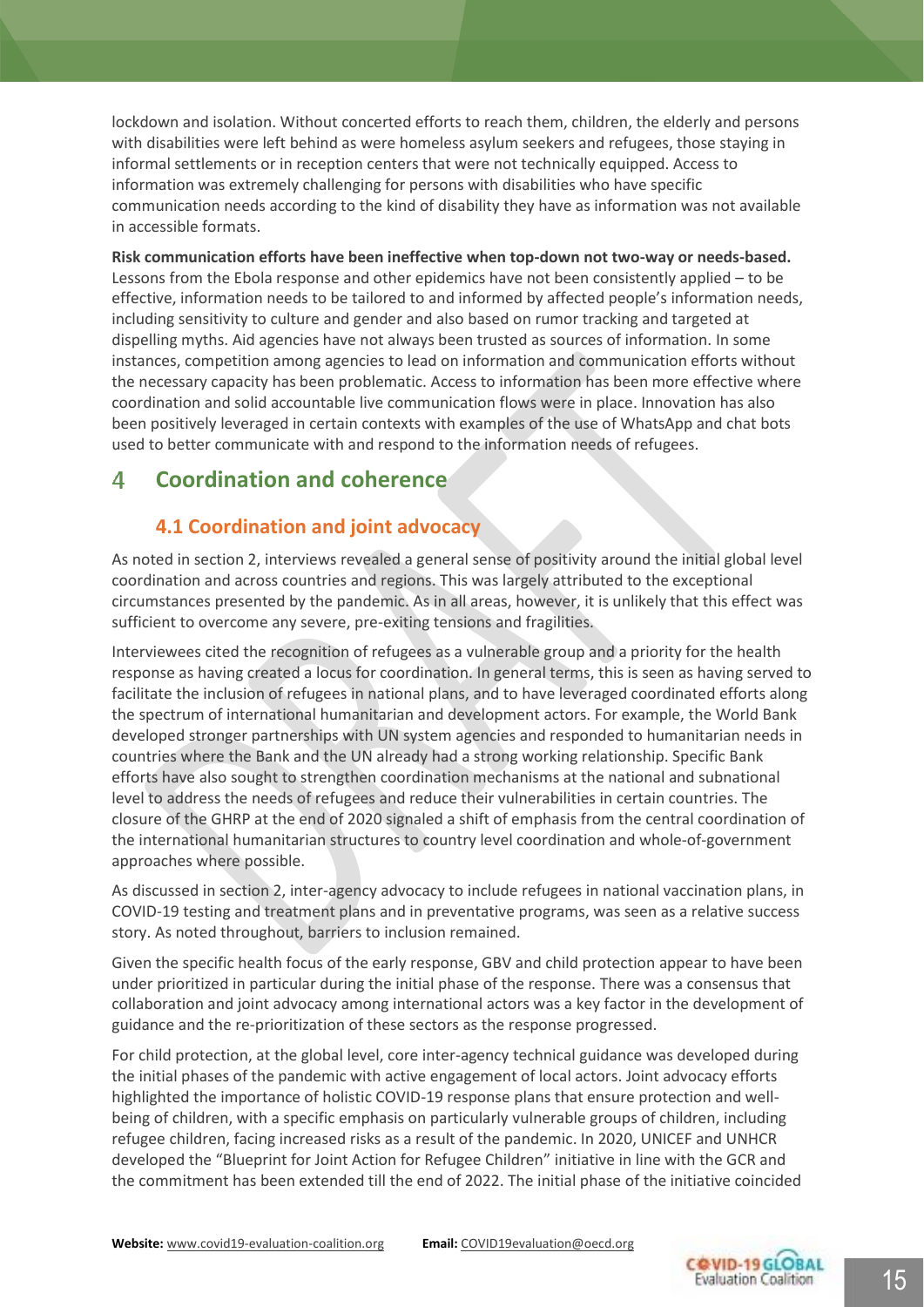with the outbreak of COVID-19 and focused on inclusion of refugee children into national child protection systems, social services and birth registration across 11 countries.

#### 5 **Concluding remarks**

As suggested by the evaluation's terms of reference, the COVID-19 pandemic appears to have challenged the protection of the fundamental rights of refugees in a way that is profound and with possible lasting impacts. Although the pandemic is global in nature there are important gaps in data in major refugee host countries on the level of needs and effectiveness of the response. The overall picture suggests that trends that were in place before the pandemic – both positive and negativehave been accelerated. The emerging findings suggest that principle of *non-refoulement*, the prohibition of collective expulsion, and the right to seek asylum were not preserved in many countries. The trend of narrowing access to international protection and tightening of asylum policies have deepened during the pandemic. Even when easing over time, new waves of the pandemic have often led to restrictive measures being implemented again.

The emerging findings of this evaluation indicate that international cooperation and the response of key actors have struggled to meet the protection needs of refugees and to keep up with the pace and the level of required adaptation. Evidence suggests that refugees who face specific needs have been disproportionately affected by the pandemic and its various challenges. Border closures and increased xenophobia against refugees in many contexts have also triggered greater use of coercive engineered migration policies that have presented new challenges.

Nevertheless, there have been some silver linings during the response related to increased collaboration, advocacy, promotion of rights and the streamlining of essential services. There is an increasing realization of the importance of whole of society approaches with greater support for localized responses, prioritizing protection.

Understanding how profound and widespread the pandemic's impact has been on refugees' rights will still depend on the effectiveness of the collective international response over time, increased accountability, adaptation and learning. As the spread of COVID-19 remains a concern in the foreseeable future, many of the adapted working methods and measures in service provision will continue to be relevant, thus justifying the continued investment in them and additional optimization and improvement to increase the adaptability the response and address similar challenges in the future. Improved tracking of inclusion efforts has also become more relevant. Lastly, as we attempt to understand the impact of the pandemic on refugees and the relevance, effectiveness and coherence, we acknowledge that refugees play critical roles in society can and must be an integral part of efforts to recover better from the COVID-19 crisis.